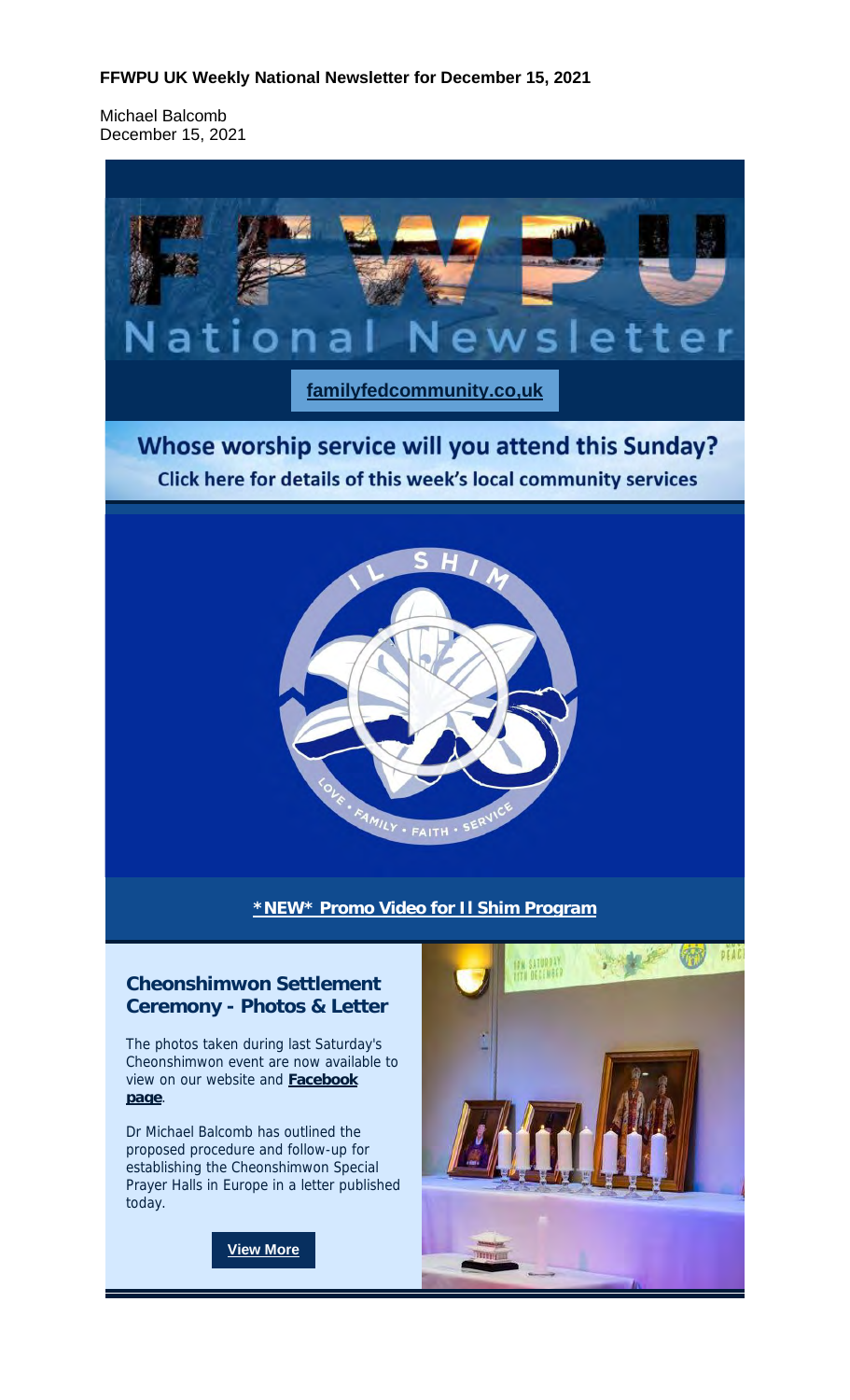

## **Christmas Gift Ideas - Great Books You Can Order in Time for Christmas!**

As we continue to count down the days till Christmas, we have made a list of books that make the perfect present and can be ordered in time for the 25th.



#### **Live Broadcast: Think Tank 2022 Interfaith Forum**

The Think Tank 2022 Interfaith Forum will feature a keynote address by Pastor Paula White, questions from experts, and questions from the public.

**View More**



"Heavenly and earthly phoenixes"

# **THINK TANK 2022 INTERFAITH FORUM**

The Role of People of Faith for Peace on the Korean Peninsula cember18(Sat),20219:30AM(KST) · PeacelinkTV(tv.peacelink.live)



## **Hyojeong Winter Workshop**

The theme for the online HJ winter workshop that will be held later this month is: Heavenly and Earthly Phoenixes.

Please note that the deadline for registration is Friday 24th December.

**View More**

## **True Mother's Address at Prayer Rally**

"You might ask why our Creator, the Parent of humanity, would just watch humanity living in misery. What you need to understand is the true nature of our Creator. Our Creator is all-knowing and all-powerful. God created the world to be eternal, and therefore assigned to human beings a portion of responsibility.

**View More**



100만의 계도가 비전으로 신통일한국을 위한 구국구세 기도회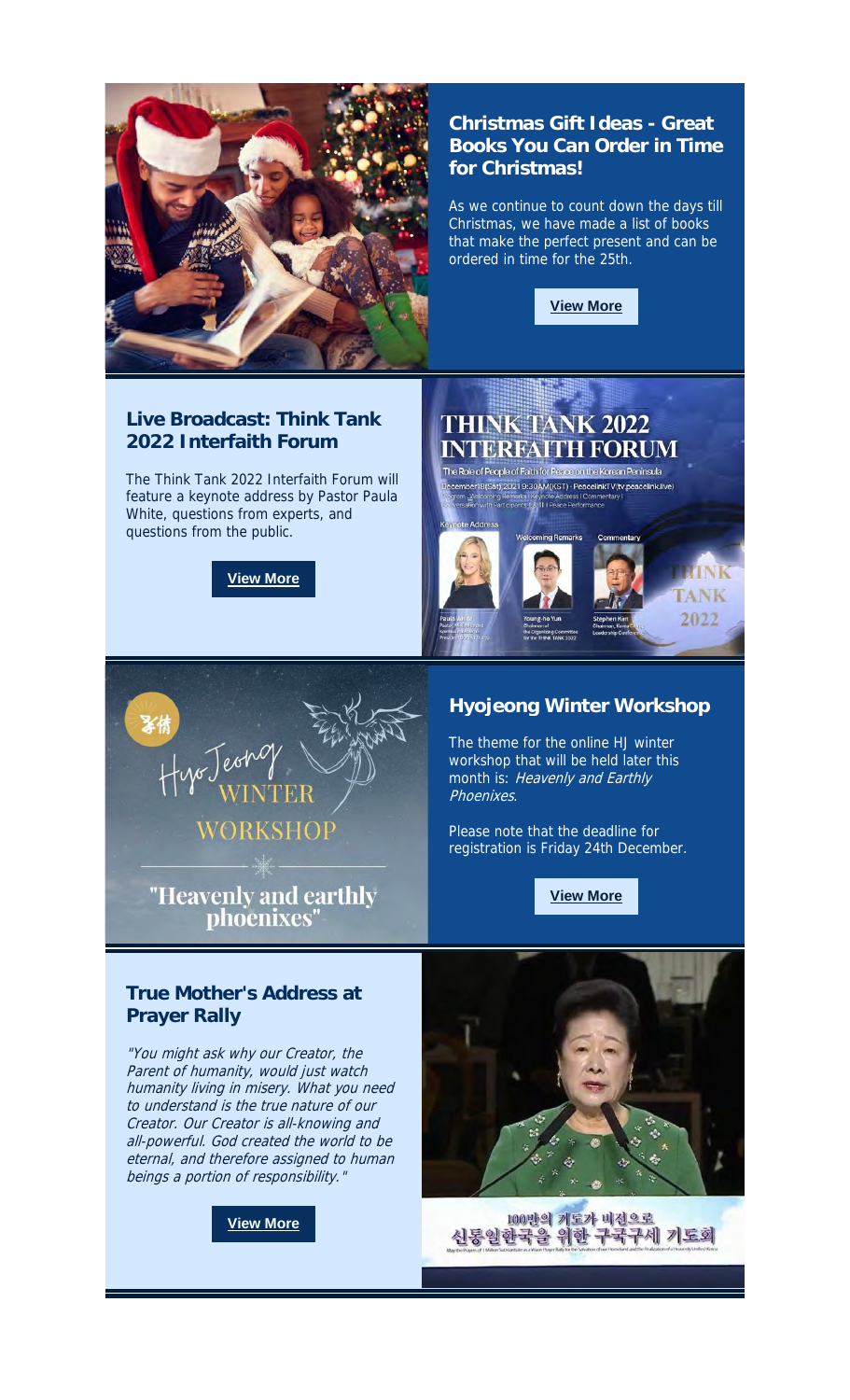